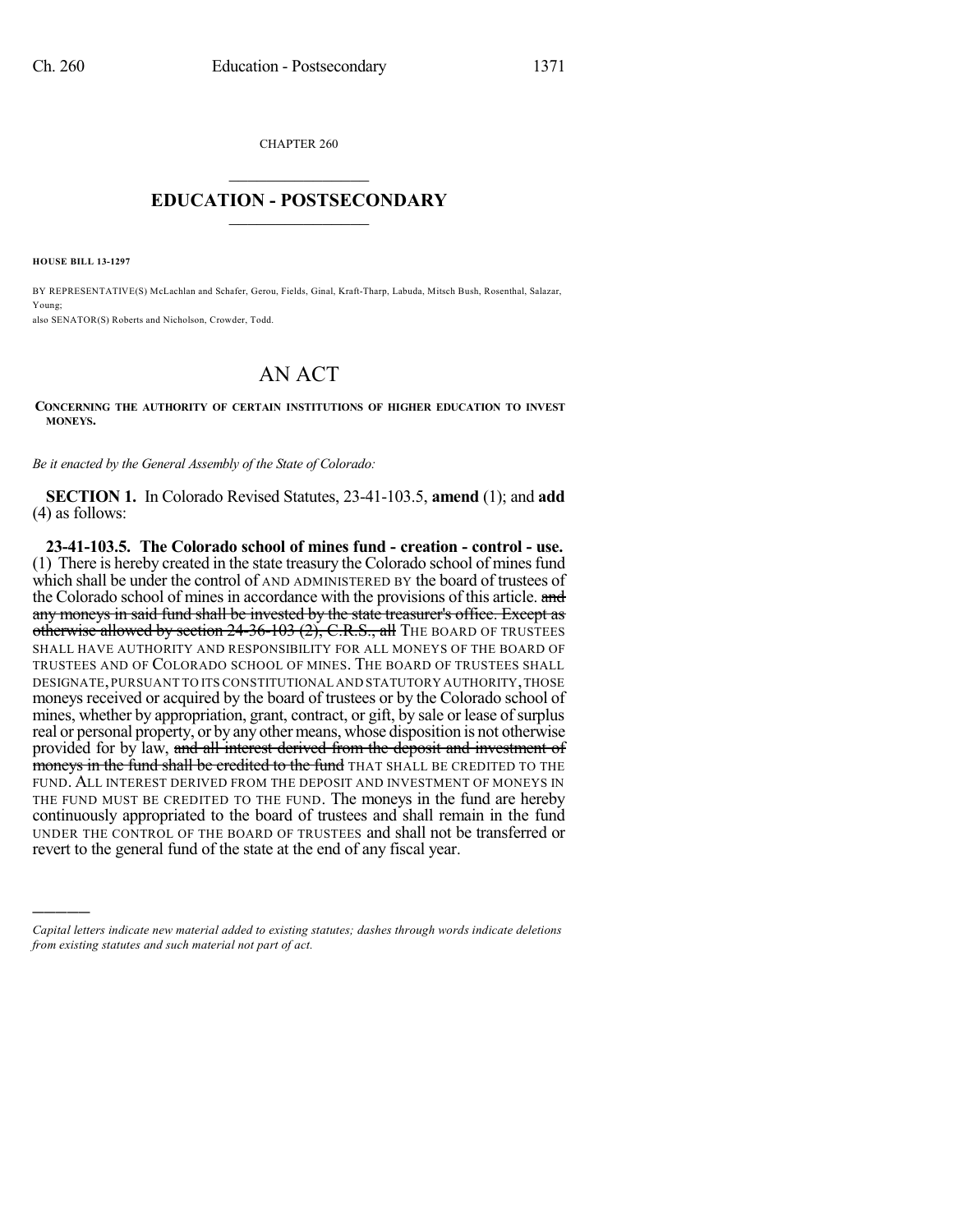(4) IF THE BOARD OF TRUSTEES VOTES TO INVEST COLORADO SCHOOL OF MINES ASSETS PURSUANT TO SECTIONS 23-41-103.6 AND 23-41-103.7, THE BOARD SHALL ESTABLISH AN INVESTMENT ADVISORY COMMITTEE CONSISTING OF AT LEAST FIVE MEMBERS TO MAKE RECOMMENDATIONS TO THE BOARD REGARDING INVESTMENTS. THE INVESTMENT ADVISORY COMMITTEE MAY INCLUDE THE TREASURER OF THE BOARD AND UP TO THREE REPRESENTATIVES FROM THE FINANCIAL COMMUNITY.

**SECTION 2.** In Colorado Revised Statutes, **add** 23-41-103.6, 23-41-103.7, and 23-41-103.8 as follows:

**23-41-103.6. Investments in consolidated funds.** UNLESS OTHERWISE RESTRAINED BY THE TERMS OF A WILL, TRUST AGREEMENT, OR OTHER INSTRUMENT OF GIFT, THE BOARD OF TRUSTEES MAY HOLD INVESTMENTS IN ONE OR MORE CONSOLIDATED INVESTMENT FUNDS IN WHICH THE PARTICIPATING TRUSTS OR ACCOUNTS HAVE UNDIVIDED INTERESTS. TO THE EXTENT PERMITTED BY LAW, THE BOARD MAY ALSO TRANSFER MONEY FOR INVESTMENT IN CONSOLIDATED FUNDS HELD BY A RELATED ENTITY SO LONG AS THE INVESTMENTS ARE SEPARATELY ACCOUNTED FOR.

**23-41-103.7. Corporate stock in name of nominee authorized.** (1) IN ORDER TO FACILITATE THE INVESTMENT, REINVESTMENT, SALE, AND DISPOSITION OF CORPORATE STOCKS, THE BOARD OF TRUSTEES MAY HOLD CERTIFICATES OF STOCK IN THE NAME OF A NOMINEE OF ITS SELECTION WITHOUT DISCLOSING THE FACT THAT THE CERTIFICATES ARE HELD BY THE BOARD OF TRUSTEES OR ARE HELD IN A FIDUCIARY CAPACITY IF:

(a) THE RECORDS OF THE BOARD OF TRUSTEES AND ALL REPORTS OR ACCOUNTS RENDERED BY IT CLEARLY SHOW THE OWNERSHIP OF THE STOCK BY THE BOARD AND THE FACTS REGARDING THE BOARD'S HOLDING; AND

(b) THE NOMINEE DEPOSITS WITH THE BOARD OF TRUSTEES A SIGNED STATEMENT SHOWING THE TRUST OWNERSHIP,ENDORSES THE STOCK CERTIFICATE IN BLANK,AND DOES NOT HAVE POSSESSION OF OR ACCESS TO THE STOCK CERTIFICATE EXCEPT UNDER THE IMMEDIATE SUPERVISION OF THE TREASURER OF COLORADO SCHOOL OF MINES OR ANOTHER PERSON THAT THE BOARD OF TRUSTEES HAS DESIGNATED.

(2) THE BOARD OF TRUSTEES SHALL MAINTAIN A LIST OF CERTIFICATES OF STOCK HELD IN THE NAMES OF NOMINEES PURSUANT TO THIS SECTION AND SHALL MAKE THE LIST AVAILABLE FOR PUBLIC INSPECTION DURING NORMAL BUSINESS HOURS.

(3) THE BOARD OF TRUSTEES SHALL REPORT TO THE JOINT BUDGET COMMITTEE OF THE GENERAL ASSEMBLY AT EACH REGULAR SESSION, BEGINNING AFTER THE EFFECTIVE DATE OF THIS SECTION, REGARDING THE INVESTMENTS MADE AND THE EARNINGS OR LOSSES DERIVED THEREFROM UNDER THE PROVISIONS OF THIS SECTION AND SECTION 23-41-103.6. THE REPORT MUST INCLUDE INFORMATION INDICATING THE EXTENT TO WHICH THE INVESTMENT MANAGERS HIRED BY THE BOARD OF TRUSTEES HAVE ACHIEVED OR FAILED TO ACHIEVE THE PERFORMANCE BENCHMARKS ESTABLISHED PURSUANT TO SECTION 23-41-103.8 (1) (b).

**23-41-103.8. Investment policy - fiduciary responsibility.** (1) IF THE BOARD OF TRUSTEES VOTES TO INVEST COLORADO SCHOOL OF MINES ASSETS PURSUANT TO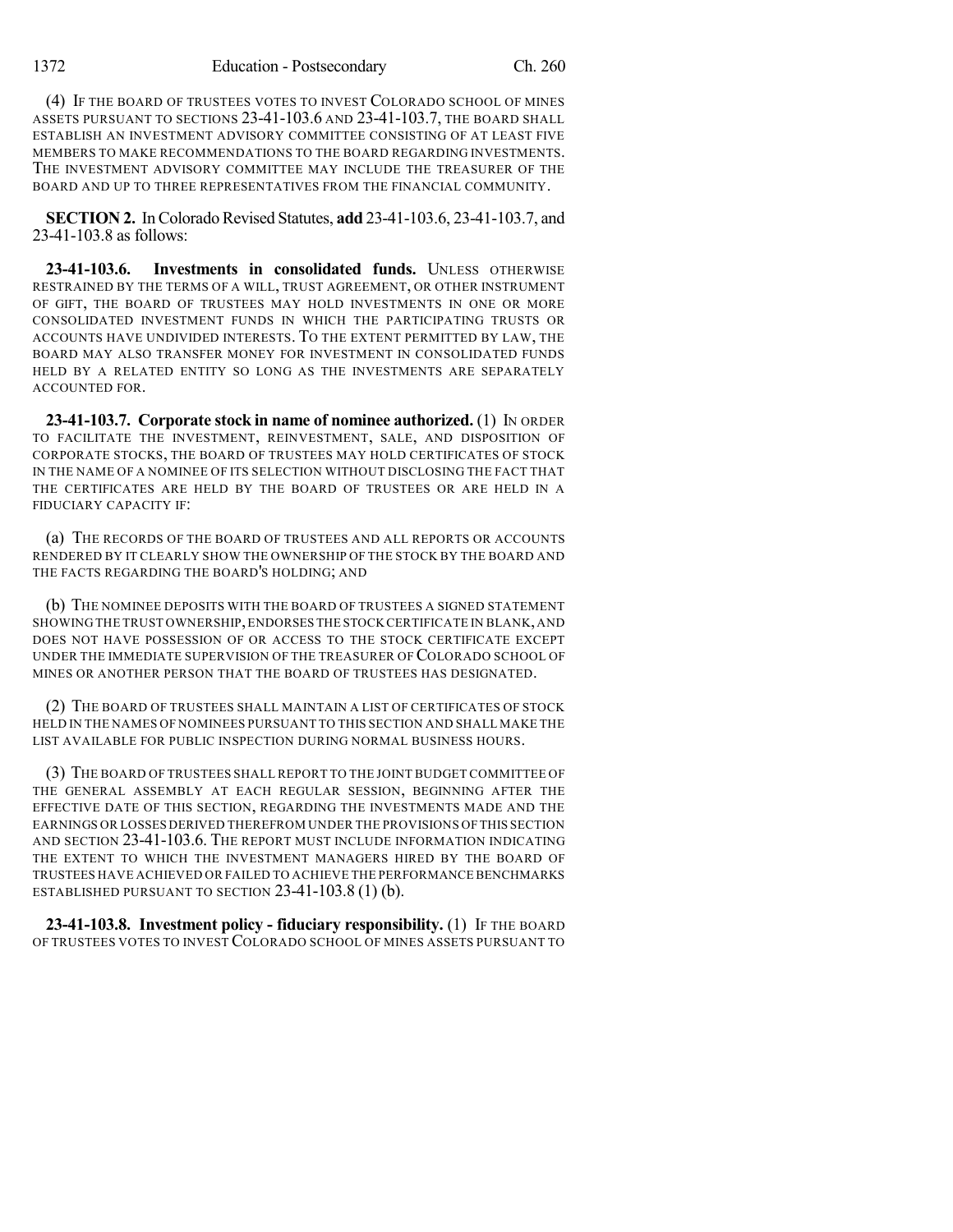SECTIONS 23-41-103.6 AND 23-41-103.7, THEN THE BOARD OF TRUSTEES SHALL DEVELOP AND ANNUALLY REVIEW A WRITTEN INVESTMENT POLICY FOR COLORADO SCHOOL OF MINES, WHICH POLICY SHALL INCLUDE:

(a) AN ACKNOWLEDGMENT BY THE BOARD OF TRUSTEES OF THE BOARD'S FIDUCIARY RESPONSIBILITY WITH RESPECT TO OVERSIGHT OF THE INVESTMENT POLICY OF COLORADO SCHOOL OF MINES; AND

(b) THE ESTABLISHMENT OF PERFORMANCE BENCHMARKS FOR EACH INVESTMENT MANAGER HIRED BY THE BOARD OF TRUSTEES PURSUANT TO SECTIONS 23-41-103.6 AND 23-41-103.7.

(2) IF THE BOARD OF TRUSTEES VOTES TO INVEST MONEYS PURSUANT TO SECTIONS 23-41-103.6 AND 23-41-103.7, THE BOARD SHALL REQUIRE ANNUAL FINANCIAL STATEMENTS TO BE SUBMITTED TO THE BOARD OF TRUSTEES,THE STATE TREASURER, THE STATE AUDITOR, AND THE JOINT BUDGET COMMITTEE OF THE GENERAL ASSEMBLY. THE FINANCIAL STATEMENTS MUST INCLUDE, AT A MINIMUM, INFORMATION CONCERNING INVESTMENT INCOME, GAINS, AND LOSSES, IF ANY, OF COLORADO SCHOOL OF MINES. THE FINANCIAL STATEMENTS MUST REPORT THE PERFORMANCE OF INVESTMENTS ON BOTH A GROSS-OF-FEE AND A NET-OF-FEE BASIS.

(3) IF THE BOARD OF TRUSTEES VOTES TO INVEST MONEYS PURSUANT TO SECTIONS 23-41-103.6 AND 23-41-103.7, THE BOARD SHALL ENSURE THAT, AT ALL TIMES, LIQUID INVESTMENT ASSETS REMAIN AT A LEVEL SUFFICIENT TO PAY FOR ALL BUDGETED, OUTSTANDING OPERATIONAL OBLIGATIONS AND EXPENSES OCCURRING WITHIN THE CURRENT FISCAL YEAR.

(4) COLORADO SCHOOL OF MINES SHALL NOT REQUEST FROM THE GENERAL ASSEMBLY ANY GENERAL FUND APPROPRIATIONS TO REPLACE ANY LOSSES INCURRED DUE TO INVESTMENT ACTIVITIES CONDUCTED BY THE BOARD OFTRUSTEES PURSUANT TO SECTIONS 23-41-103.6 AND 23-41-103.7.

**SECTION 3.** In Colorado Revised Statutes, **amend** 23-41-123 as follows:

**23-41-123. Moneys from Colorado school of mines lands.** All moneys that arise from the sale of lands acquired other than by appropriation, belonging to the Colorado school of mines, or from the leasing of lands belonging to the said school, or from interest arising on the investment of such funds shall be deposited in the Colorado school of mines fund created in section 23-41-103.5 and are placed under the exclusive control of the board of trustees of the said COLORADO school OF MINES. The state treasurer is instructed to turn over to the said BOARD OF trustees all the moneys, warrants, bonds, and other securities of any nature that have come from the sale of said lands belonging to said school.

**SECTION 4.** In Colorado Revised Statutes, 23-52-103, **amend** (1); and **add** (4) as follows:

**23-52-103. Board of trusteesfor Fort Lewis college fund - creation - control - use.** (1) Effective September 1, 2002, there is created in the state treasury the board of trustees for Fort Lewis college fund, referred to in this section as the "fund", which shall be under the control of and administered by the board of trustees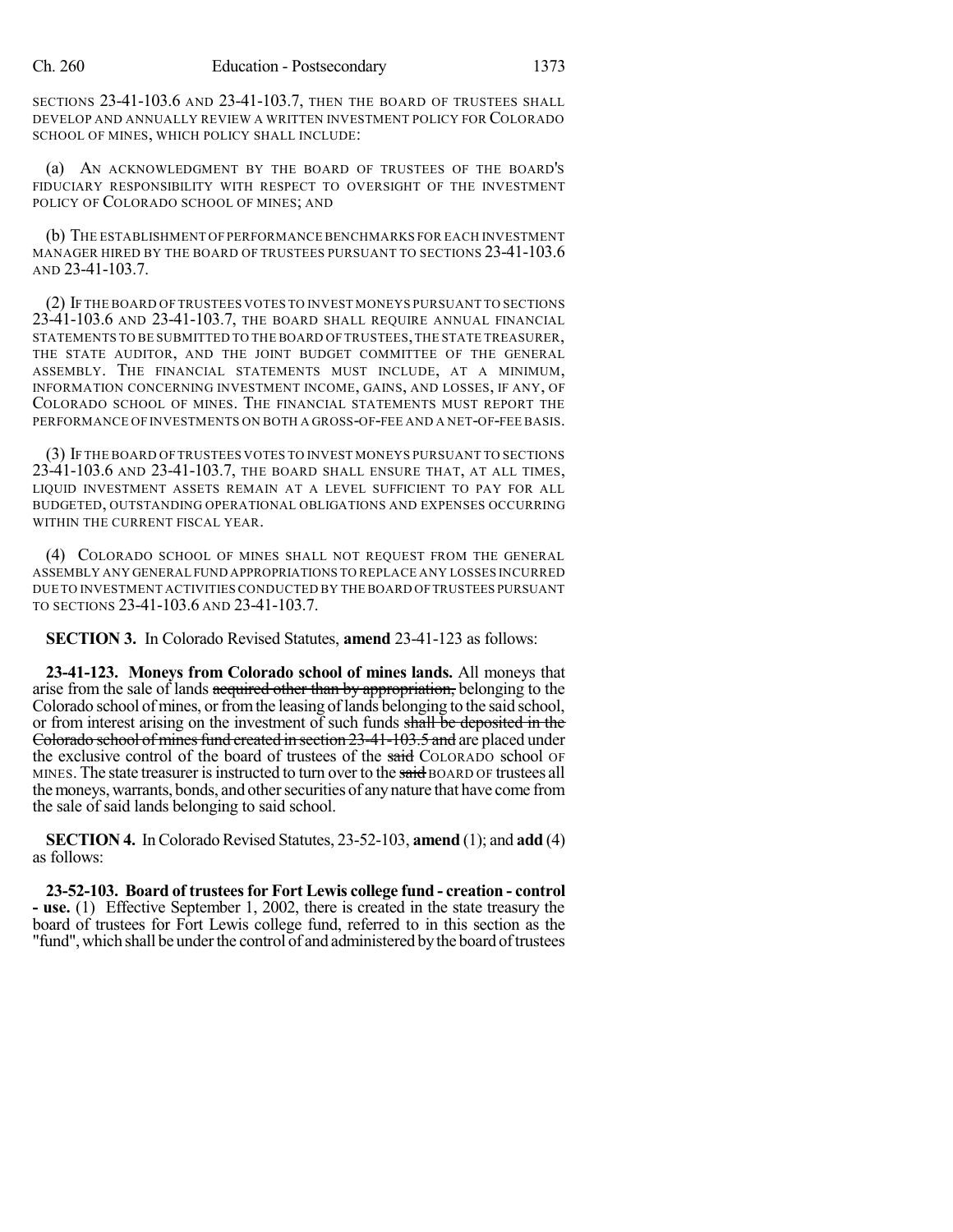in accordance with the provisions of this article. Except as otherwise allowed by state law, including but not limited to section  $24-36-103(2)$ , C.R.S., all THE BOARD OF TRUSTEES HAS AUTHORITY AND RESPONSIBILITY FOR ALL MONEYS OF THE BOARD OF TRUSTEES AND OF FORT LEWIS COLLEGE. THE BOARD OF TRUSTEES SHALL DESIGNATE, PURSUANT TO ITS STATUTORY AUTHORITY, THOSE moneys received or acquired by the board of trustees or by Fort Lewis college, shall be deposited in the fund, whether received by appropriation, grant, contract, or gift or by sale or lease ofsurplusreal or personal property or by any other means, whose disposition is not otherwise provided for by law, THAT MAY BE CREDITED TO THE FUND. All interest derived from the deposit and investment of moneys in the fund shall be credited to the fund. The moneys in the fund are hereby continuously appropriated to the board of trustees and shall remain in the fund UNDER THE CONTROL OF THE BOARD OF TRUSTEES and shall not be transferred orrevert to the general fund of the state at the end of any fiscal year.

(4) IF THE BOARD OF TRUSTEES VOTES TO INVEST FORT LEWIS COLLEGE'S ASSETS PURSUANT TO SECTIONS 23-52-103.3 AND 23-52-103.4, THE BOARD SHALL ESTABLISH AN INVESTMENT ADVISORY COMMITTEE CONSISTING OF AT LEAST FIVE MEMBERS TO MAKE RECOMMENDATIONS TO THE BOARD REGARDING INVESTMENTS. THE INVESTMENT ADVISORY COMMITTEE, AT A MINIMUM, SHALL INCLUDE THE FORT LEWIS COLLEGE TREASURER, A MEMBER OF THE BOARD, AND THREE REPRESENTATIVES FROM THE FINANCIAL COMMUNITY.

**SECTION 5.** In Colorado Revised Statutes, **add** 23-52-103.3, 23-52-103.4, and 23-52-103.5 as follows:

**23-52-103.3. Investments in consolidated funds.** UNLESS OTHERWISE RESTRAINED BY THE TERMS OF A WILL, TRUST AGREEMENT, OR OTHER INSTRUMENT OF GIFT, THE BOARD OF TRUSTEES MAY HOLD INVESTMENTS IN ONE OR MORE CONSOLIDATED INVESTMENT FUNDS IN WHICH THE PARTICIPATING TRUSTS OR ACCOUNTS HAVE UNDIVIDED INTERESTS.

**23-52-103.4. Corporate stock in name of nominee authorized.** (1) IN ORDER TO FACILITATE THE INVESTMENT, REINVESTMENT, SALE, AND DISPOSITION OF CORPORATE STOCKS, THE BOARD OF TRUSTEES MAY HOLD CERTIFICATES OF STOCK IN THE NAME OF A NOMINEE OF ITS SELECTION WITHOUT DISCLOSING THE FACT THAT THE CERTIFICATES ARE HELD BY THE BOARD OF TRUSTEES OR ARE HELD IN A FIDUCIARY CAPACITY IF:

(a) THE RECORDS OF THE BOARD OF TRUSTEES AND ALL REPORTS OR ACCOUNTS RENDERED BY IT CLEARLY SHOW THE OWNERSHIP OF THE STOCK BY THE BOARD AND THE FACTS REGARDING THE BOARD'S HOLDING; AND

(b) THE NOMINEE DEPOSITS WITH THE BOARD OF TRUSTEES A SIGNED STATEMENT SHOWING THE TRUST OWNERSHIP,ENDORSES THE STOCK CERTIFICATE IN BLANK,AND DOES NOT HAVE POSSESSION OF OR ACCESS TO THE STOCK CERTIFICATE EXCEPT UNDER THE IMMEDIATE SUPERVISION OF THE TREASURER OF FORT LEWIS COLLEGE OR ANOTHER PERSON THAT THE BOARD OF TRUSTEES HAS DESIGNATED.

(2) THE BOARD OF TRUSTEES SHALL MAINTAIN A LIST OF CERTIFICATES OF STOCK HELD IN THE NAMES OF NOMINEES PURSUANT TO THIS SECTION AND SHALL MAKE THE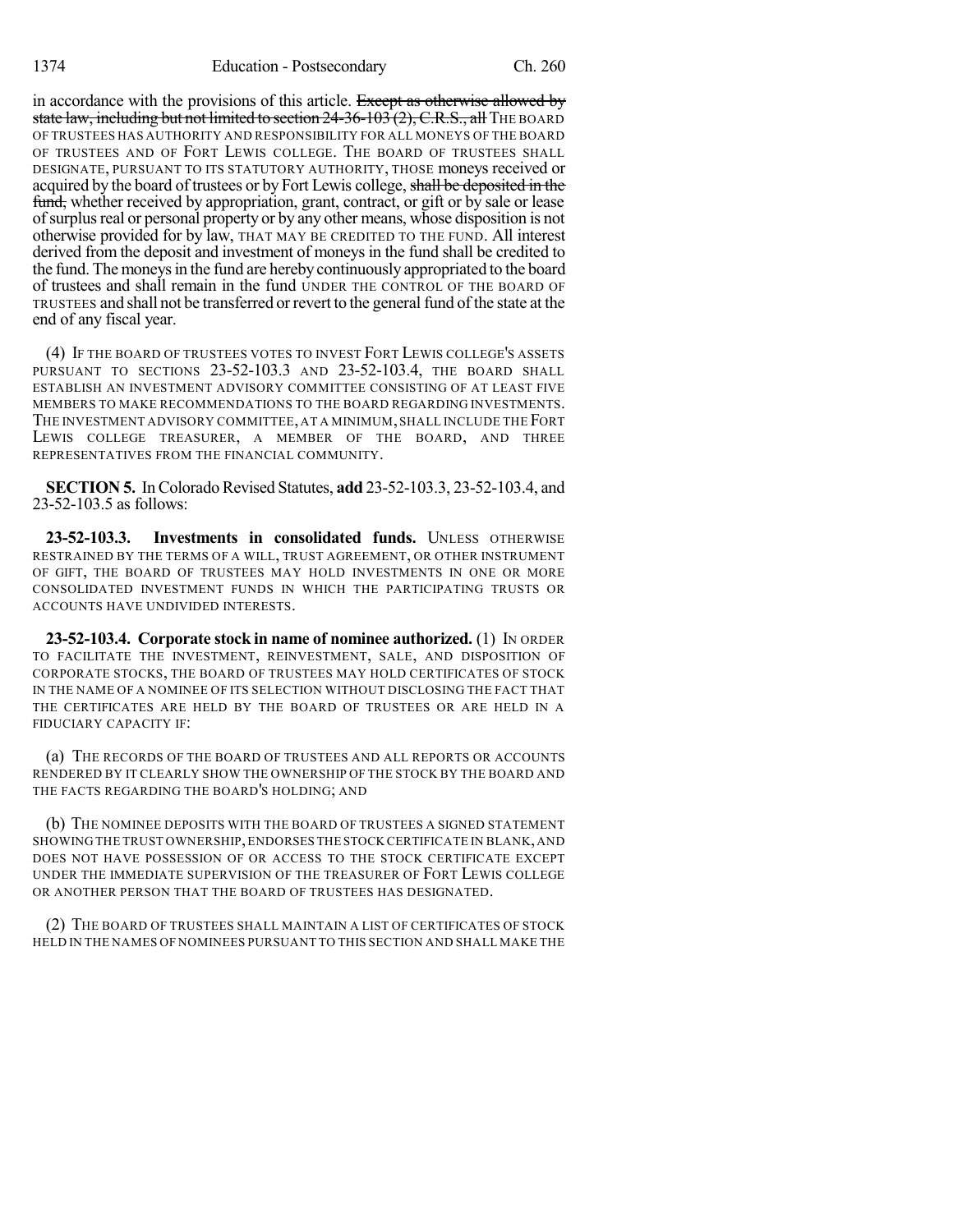LIST AVAILABLE FOR PUBLIC INSPECTION DURING NORMAL BUSINESS HOURS.

(3) THE BOARD OF TRUSTEES SHALL REPORT TO THE JOINT BUDGET COMMITTEE OF THE GENERAL ASSEMBLY AT EACH REGULAR SESSION, BEGINNING AFTER THE EFFECTIVE DATE OF THIS SECTION, REGARDING THE INVESTMENTS MADE AND THE EARNINGS OR LOSSES DERIVED THEREFROM UNDER THE PROVISIONS OF THIS SECTION AND SECTION 23-52-103.3. THE REPORT MUST INCLUDE INFORMATION INDICATING THE EXTENT TO WHICH THE INVESTMENT MANAGERS HIRED BY THE BOARD OF TRUSTEES HAVE ACHIEVED OR FAILED TO ACHIEVE THE PERFORMANCE BENCHMARKS ESTABLISHED PURSUANT TO SECTION 23-52-103.5 (1) (b).

**23-52-103.5. Investment policy - fiduciary responsibility.** (1) IF THE BOARD OF TRUSTEES VOTES TO INVEST FORT LEWIS COLLEGE'S ASSETS PURSUANT TO SECTIONS 23-52-103.3 AND 23-52-103.4, THEN THE BOARD OF TRUSTEES SHALL DEVELOP AND ANNUALLY REVIEW A WRITTEN INVESTMENT POLICY FOR FORT LEWIS COLLEGE, WHICH POLICY MUST INCLUDE:

(a) AN ACKNOWLEDGMENT BY THE BOARD OF TRUSTEES OF THE BOARD'S FIDUCIARY RESPONSIBILITY WITH RESPECT TO OVERSIGHT OF THE INVESTMENT POLICY OF FORT LEWIS COLLEGE; AND

(b) THE ESTABLISHMENT OF PERFORMANCE BENCHMARKS FOR EACH INVESTMENT MANAGER HIRED BY THE BOARD OF TRUSTEES PURSUANT TO SECTIONS 23-52-103.3 AND 23-52-103.4.

(2) IN SELECTING INVESTMENT MANAGERS FOR THE PURPOSES OF THIS SECTION, THE BOARD OF TRUSTEES SHALL USE AN OPEN AND COMPETITIVE PROCESS.

(3) IF THE BOARD OF TRUSTEES VOTES TO INVEST MONEYS PURSUANT TO SECTIONS 23-52-103.3 AND 23-52-103.4, THE BOARD SHALL REQUIRE ANNUAL FINANCIAL STATEMENTS TO BE SUBMITTED TO THE BOARD OF TRUSTEES,THE STATE TREASURER, THE STATE AUDITOR, AND THE JOINT BUDGET COMMITTEE OF THE GENERAL ASSEMBLY. THE FINANCIAL STATEMENTS MUST INCLUDE, AT A MINIMUM, INFORMATION CONCERNING INVESTMENT INCOME, GAINS, AND LOSSES, IF ANY, OF FORT LEWIS COLLEGE. THE FINANCIAL STATEMENTS MUST REPORT THE PERFORMANCE OF INVESTMENTS ON BOTH A GROSS-OF-FEE AND A NET-OF-FEE BASIS.

(4) IF THE BOARD OF TRUSTEES VOTES TO INVEST MONEYS PURSUANT TO SECTIONS 23-52-103.3 AND 23-52-103.4, THE BOARD SHALL ENSURE THAT, AT ALL TIMES, LIQUID INVESTMENT ASSETS REMAIN AT A LEVEL SUFFICIENT TO PAY FOR ALL BUDGETED, OUTSTANDING OPERATIONAL OBLIGATIONS AND EXPENSES OCCURRING WITHIN THE CURRENT FISCAL YEAR.

(5) FORT LEWIS COLLEGE SHALL NOT REQUEST FROM THE GENERAL ASSEMBLY ANY GENERAL FUND APPROPRIATIONS TO REPLACE ANY LOSSES INCURRED DUE TO INVESTMENT ACTIVITIES CONDUCTED BY THE BOARD OF TRUSTEES PURSUANT TO SECTIONS 23-52-103.3 AND 23-52-103.4.

**SECTION 6. Act subject to petition - effective date.** This act takes effect at 12:01 a.m. on the day following the expiration of the ninety-day period after final adjournment of the general assembly  $(August 7, 2013, if adjourment sine die is on$